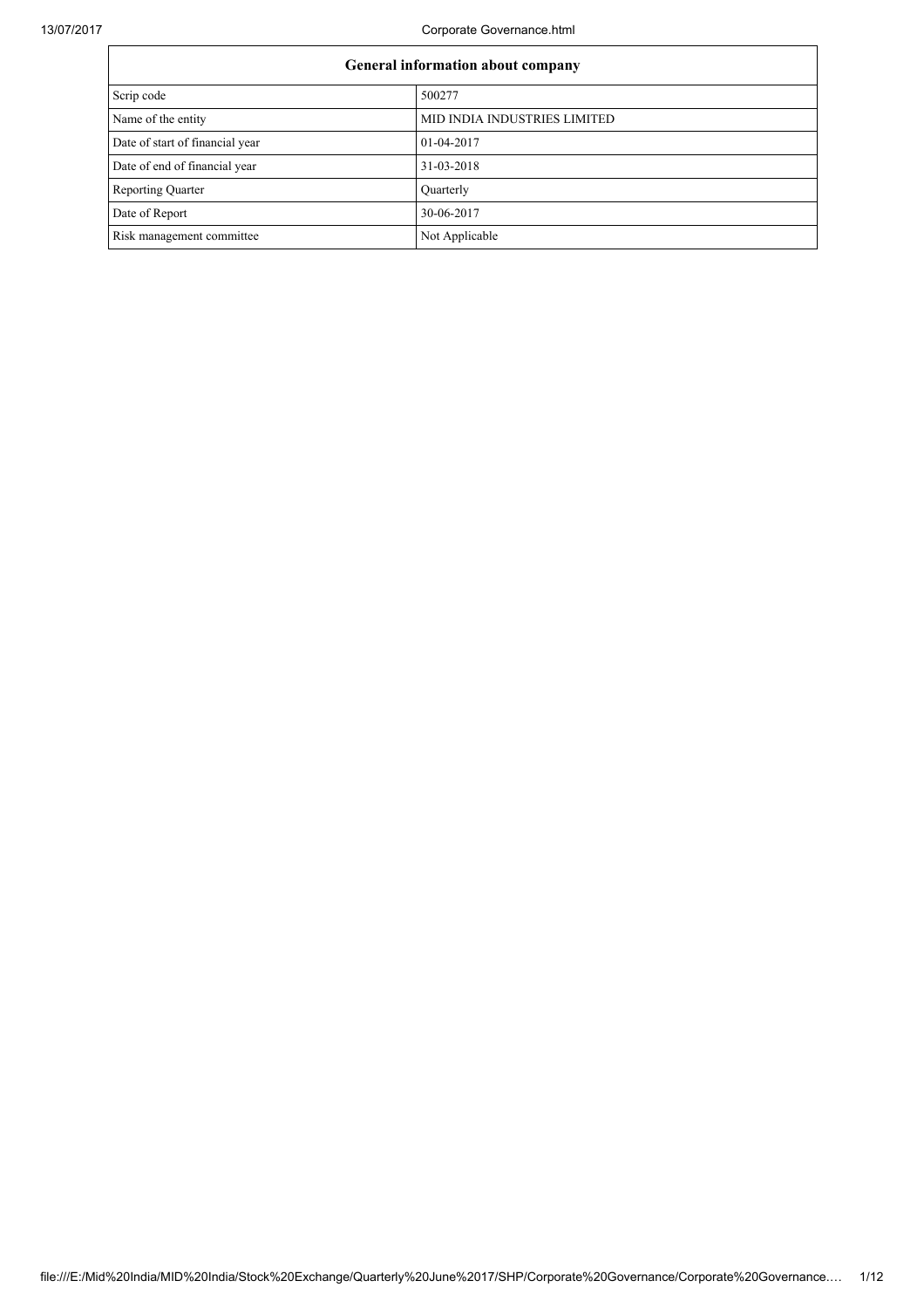|                | <b>Annexure I</b>                                              |                                                    |            |            |                                                                                      |                            |                                 |                                                                      |                      |                                            |                                                                                                                                                    |                                                                                                                                                                                     |                                                                                                                                                                                                            |       |
|----------------|----------------------------------------------------------------|----------------------------------------------------|------------|------------|--------------------------------------------------------------------------------------|----------------------------|---------------------------------|----------------------------------------------------------------------|----------------------|--------------------------------------------|----------------------------------------------------------------------------------------------------------------------------------------------------|-------------------------------------------------------------------------------------------------------------------------------------------------------------------------------------|------------------------------------------------------------------------------------------------------------------------------------------------------------------------------------------------------------|-------|
|                | Annexure I to be submitted by listed entity on quarterly basis |                                                    |            |            |                                                                                      |                            |                                 |                                                                      |                      |                                            |                                                                                                                                                    |                                                                                                                                                                                     |                                                                                                                                                                                                            |       |
|                |                                                                |                                                    |            |            |                                                                                      |                            |                                 | I. Composition of Board of Directors                                 |                      |                                            |                                                                                                                                                    |                                                                                                                                                                                     |                                                                                                                                                                                                            |       |
|                |                                                                |                                                    |            |            |                                                                                      |                            |                                 | Disclosure of notes on composition of board of directors explanatory |                      |                                            |                                                                                                                                                    |                                                                                                                                                                                     |                                                                                                                                                                                                            |       |
|                |                                                                |                                                    |            |            | Is there any change in information of board of directors compare to previous quarter |                            |                                 |                                                                      |                      |                                            |                                                                                                                                                    |                                                                                                                                                                                     |                                                                                                                                                                                                            |       |
| <b>Sr</b>      | Title<br>(Mr<br>Ms)                                            | Name of the<br>Director                            | PAN        | <b>DIN</b> | Category 1<br>of directors                                                           | Category 2<br>of directors | Category<br>$3$ of<br>directors | Date of<br>appointment<br>in the<br>current term                     | Date of<br>cessation | Tenure<br>of<br>director<br>(in<br>months) | No of<br>Directorship<br>in listed<br>entities<br>including<br>this listed<br>entity (Refer<br>Regulation<br>$25(1)$ of<br>Listing<br>Regulations) | Number<br>$\sigma$ f<br>memberships<br>in Audit/<br>Stakeholder<br>Committee(s)<br>including this<br>listed entity<br>(Refer<br>Regulation<br>$26(1)$ of<br>Listing<br>Regulations) | No of<br>post of<br>Chairperson<br>in Audit/<br>Stakeholder<br>Committee<br>held in listed<br>entities<br>including<br>this listed<br>entity (Refer<br>Regulation<br>$26(1)$ of<br>Listing<br>Regulations) | Notes |
| -1             | Mr                                                             | <b>SANJAY</b><br><b>SINGH</b>                      | AEAPS5762D | 01548011   | Executive<br>Director                                                                | Not<br>Applicable          | MD                              | 14-11-2014                                                           |                      |                                            | 1                                                                                                                                                  | $\mathbf{0}$                                                                                                                                                                        | $\mathbf{0}$                                                                                                                                                                                               |       |
| 2              | Mr                                                             | <b>PRADEEP</b><br><b>KUMAR</b><br><b>GANEDIWAL</b> | ADYPG5554A | 00020385   | Non-<br>Executive -<br>Non<br>Independent<br>Director                                | Not<br>Applicable          |                                 | 01-06-2013                                                           |                      |                                            |                                                                                                                                                    | $\mathbf{0}$                                                                                                                                                                        | $\mathbf{0}$                                                                                                                                                                                               |       |
| 3              | Mr                                                             | <b>RAKESH</b><br><b>KUMAR</b><br><b>JAIN</b>       | ADIPJ7421K | 01548417   | Non-<br>Executive -<br>Independent<br>Director                                       | Chairperson                |                                 | 01-04-2014                                                           |                      | 60                                         | 1                                                                                                                                                  | $\sqrt{2}$                                                                                                                                                                          | $\overline{c}$                                                                                                                                                                                             |       |
| $\overline{4}$ | Mr                                                             | <b>ANEET JAIN</b>                                  | ACOPJ6448K | 00380080   | Non-<br>Executive -<br>Independent<br>Director                                       | Not.<br>Applicable         |                                 | 01-04-2014                                                           |                      | 60                                         | 1                                                                                                                                                  | $\overline{c}$                                                                                                                                                                      | $\mathbf{0}$                                                                                                                                                                                               |       |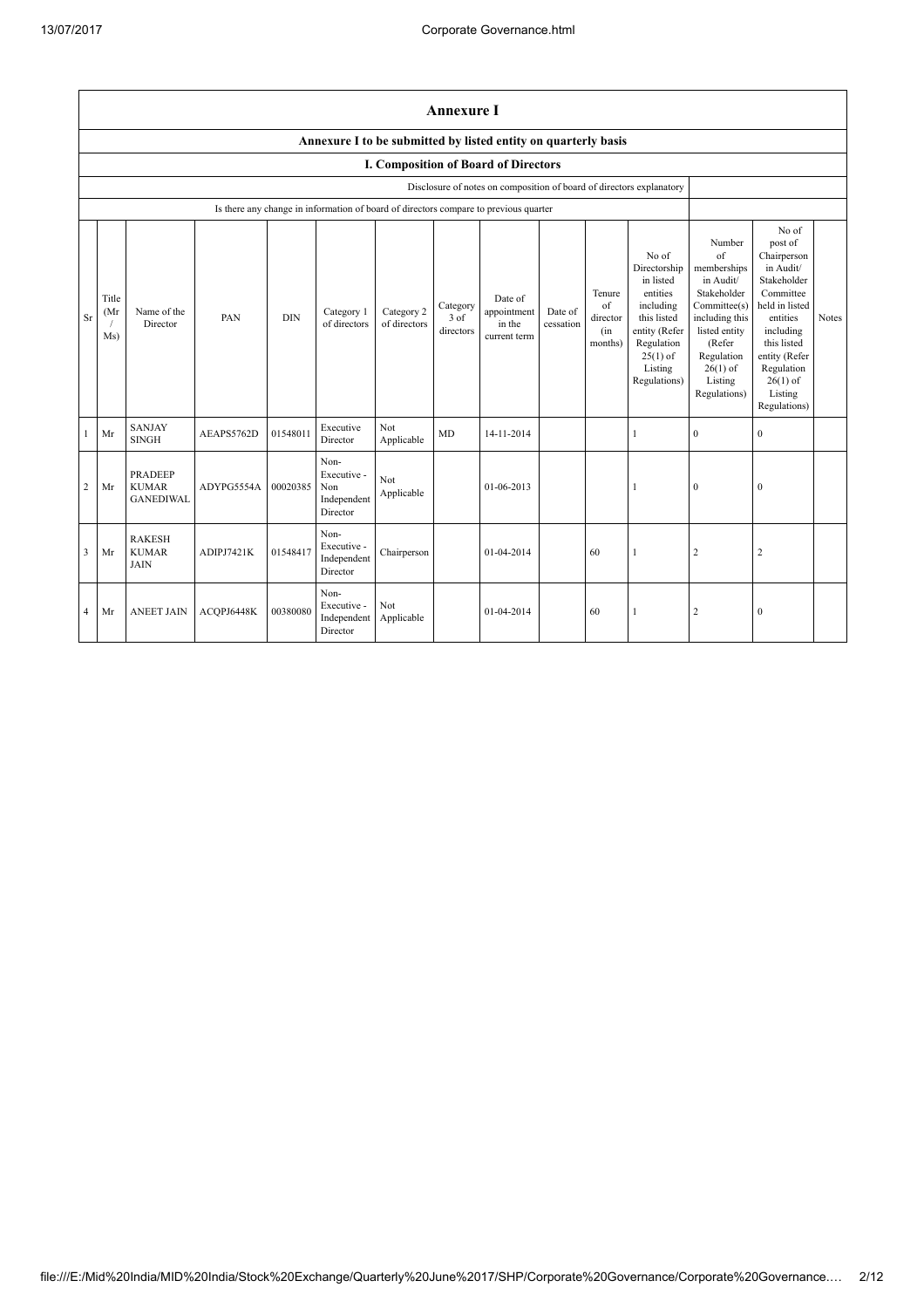|           | <b>Annexure I</b>    |                                 |            |            |                                                |                               |                               |                                                                |                      |                                            |                                                                                                                                                    |                                                                                                                                                                             |                                                                                                                                                                                                            |       |
|-----------|----------------------|---------------------------------|------------|------------|------------------------------------------------|-------------------------------|-------------------------------|----------------------------------------------------------------|----------------------|--------------------------------------------|----------------------------------------------------------------------------------------------------------------------------------------------------|-----------------------------------------------------------------------------------------------------------------------------------------------------------------------------|------------------------------------------------------------------------------------------------------------------------------------------------------------------------------------------------------------|-------|
|           |                      |                                 |            |            |                                                |                               |                               | Annexure I to be submitted by listed entity on quarterly basis |                      |                                            |                                                                                                                                                    |                                                                                                                                                                             |                                                                                                                                                                                                            |       |
|           |                      |                                 |            |            |                                                |                               |                               | <b>I. Composition of Board of Directors</b>                    |                      |                                            |                                                                                                                                                    |                                                                                                                                                                             |                                                                                                                                                                                                            |       |
| <b>Sr</b> | Title<br>(Mr)<br>Ms) | Name of<br>the<br>Director      | PAN        | <b>DIN</b> | Category 1<br>of directors                     | Category 2<br>of<br>directors | Category<br>3 of<br>directors | Date of<br>appointment<br>in the<br>current term               | Date of<br>cessation | Tenure<br>of<br>director<br>(in<br>months) | No of<br>Directorship<br>in listed<br>entities<br>including<br>this listed<br>entity (Refer<br>Regulation<br>$25(1)$ of<br>Listing<br>Regulations) | Number<br>of<br>memberships<br>in Audit/<br>Stakeholder<br>Committee(s)<br>including this<br>listed entity<br>(Refer<br>Regulation<br>$26(1)$ of<br>Listing<br>Regulations) | No of<br>post of<br>Chairperson<br>in Audit/<br>Stakeholder<br>Committee<br>held in listed<br>entities<br>including<br>this listed<br>entity (Refer<br>Regulation<br>$26(1)$ of<br>Listing<br>Regulations) | Notes |
| 5         | Mrs                  | <b>DEEPIKA</b><br><b>GANDHI</b> | ATXPP4314L | 07017162   | Non-<br>Executive -<br>Independent<br>Director | Not<br>Applicable             |                               | 14-11-2014                                                     |                      | 60                                         |                                                                                                                                                    | $\overline{2}$                                                                                                                                                              | $\mathbf{0}$                                                                                                                                                                                               |       |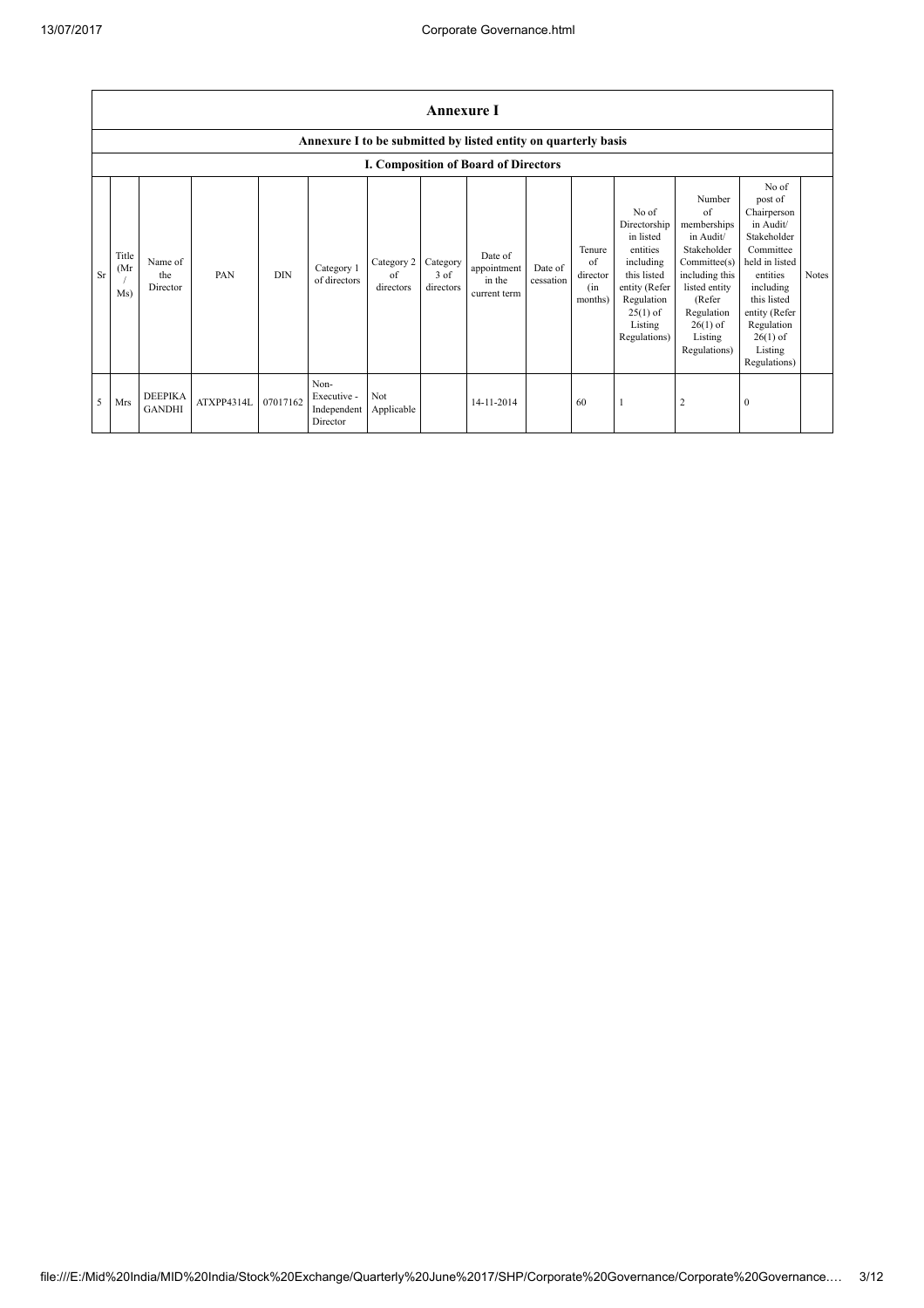|                | <b>Annexure 1</b>                                            |                                        |                                                                              |                            |                            |  |  |  |
|----------------|--------------------------------------------------------------|----------------------------------------|------------------------------------------------------------------------------|----------------------------|----------------------------|--|--|--|
|                | <b>II. Composition of Committees</b>                         |                                        |                                                                              |                            |                            |  |  |  |
|                | Disclosure of notes on composition of committees explanatory |                                        |                                                                              |                            |                            |  |  |  |
|                |                                                              |                                        | Is there any change in information of committees compare to previous quarter |                            |                            |  |  |  |
| Sr             | Name Of Committee                                            | Name of Committee<br>members           | Category 1 of directors                                                      | Category 2 of<br>directors | Name of other<br>committee |  |  |  |
|                | Audit Committee                                              | <b>MR. RAKESH</b><br><b>KUMAR JAIN</b> | Non-Executive - Independent<br>Director                                      | Chairperson                |                            |  |  |  |
| $\overline{2}$ | Audit Committee                                              | MR. ANEET JAIN                         | Non-Executive - Independent<br>Director                                      | Member                     |                            |  |  |  |
| 3              | Audit Committee                                              | MRS. DEEPIKA<br><b>GANDHI</b>          | Non-Executive - Independent<br>Director                                      | Member                     |                            |  |  |  |
| $\overline{4}$ | Stakeholders Relationship<br>Committee                       | <b>MR. RAKESH</b><br><b>KUMAR JAIN</b> | Non-Executive - Independent<br>Director                                      | Chairperson                |                            |  |  |  |
| 5              | Stakeholders Relationship<br>Committee                       | <b>MR. ANEET JAIN</b>                  | Non-Executive - Independent<br>Director                                      | Member                     |                            |  |  |  |
| 6              | Stakeholders Relationship<br>Committee                       | MRS. DEEPIKA<br><b>GANDHI</b>          | Non-Executive - Independent<br>Director                                      | Member                     |                            |  |  |  |
| $\overline{7}$ | Nomination and remuneration<br>committee                     | <b>MR. RAKESH</b><br><b>KUMAR JAIN</b> | Non-Executive - Independent<br>Director                                      | Chairperson                |                            |  |  |  |
| 8              | Nomination and remuneration<br>committee                     | MR. ANEET JAIN                         | Non-Executive - Independent<br>Director                                      | Member                     |                            |  |  |  |
| $\mathbf Q$    | Nomination and remuneration<br>committee                     | MRS. DEEPIKA<br><b>GANDHI</b>          | Non-Executive - Independent<br>Director                                      | Member                     |                            |  |  |  |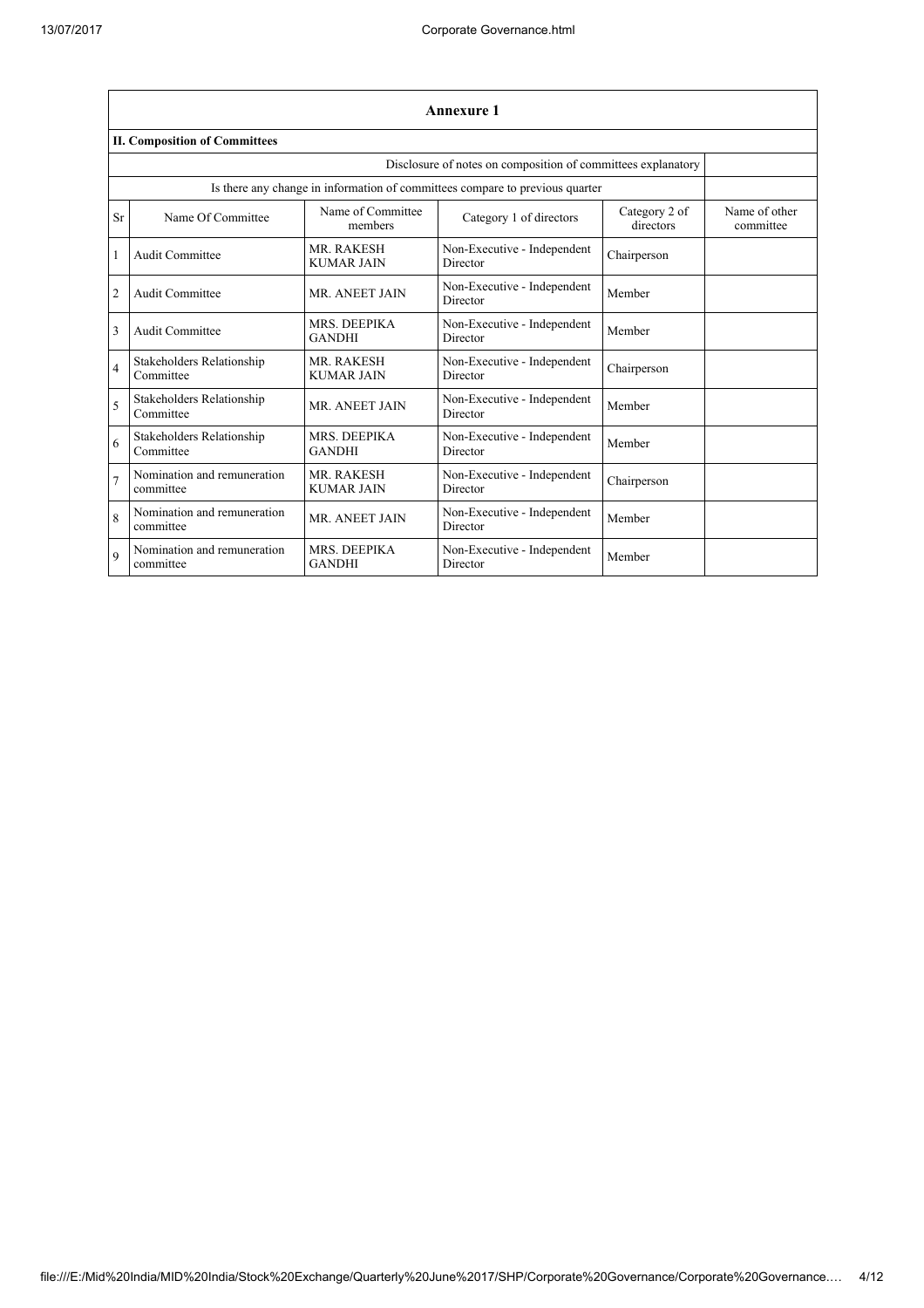|                | <b>Annexure 1</b>                                                |                                                       |                                                                |  |  |  |  |  |
|----------------|------------------------------------------------------------------|-------------------------------------------------------|----------------------------------------------------------------|--|--|--|--|--|
|                | <b>Annexure 1</b>                                                |                                                       |                                                                |  |  |  |  |  |
|                | <b>III. Meeting of Board of Directors</b>                        |                                                       |                                                                |  |  |  |  |  |
|                | Disclosure of notes on meeting of board of directors explanatory |                                                       |                                                                |  |  |  |  |  |
| Sr             | Date(s) of meeting (if any) in the<br>previous quarter           | Date(s) of meeting (if any) in the<br>current quarter | Maximum gap between any two consecutive (in<br>number of days) |  |  |  |  |  |
|                | 13-02-2017                                                       |                                                       |                                                                |  |  |  |  |  |
| $\overline{2}$ |                                                                  | 30-05-2017                                            | 105                                                            |  |  |  |  |  |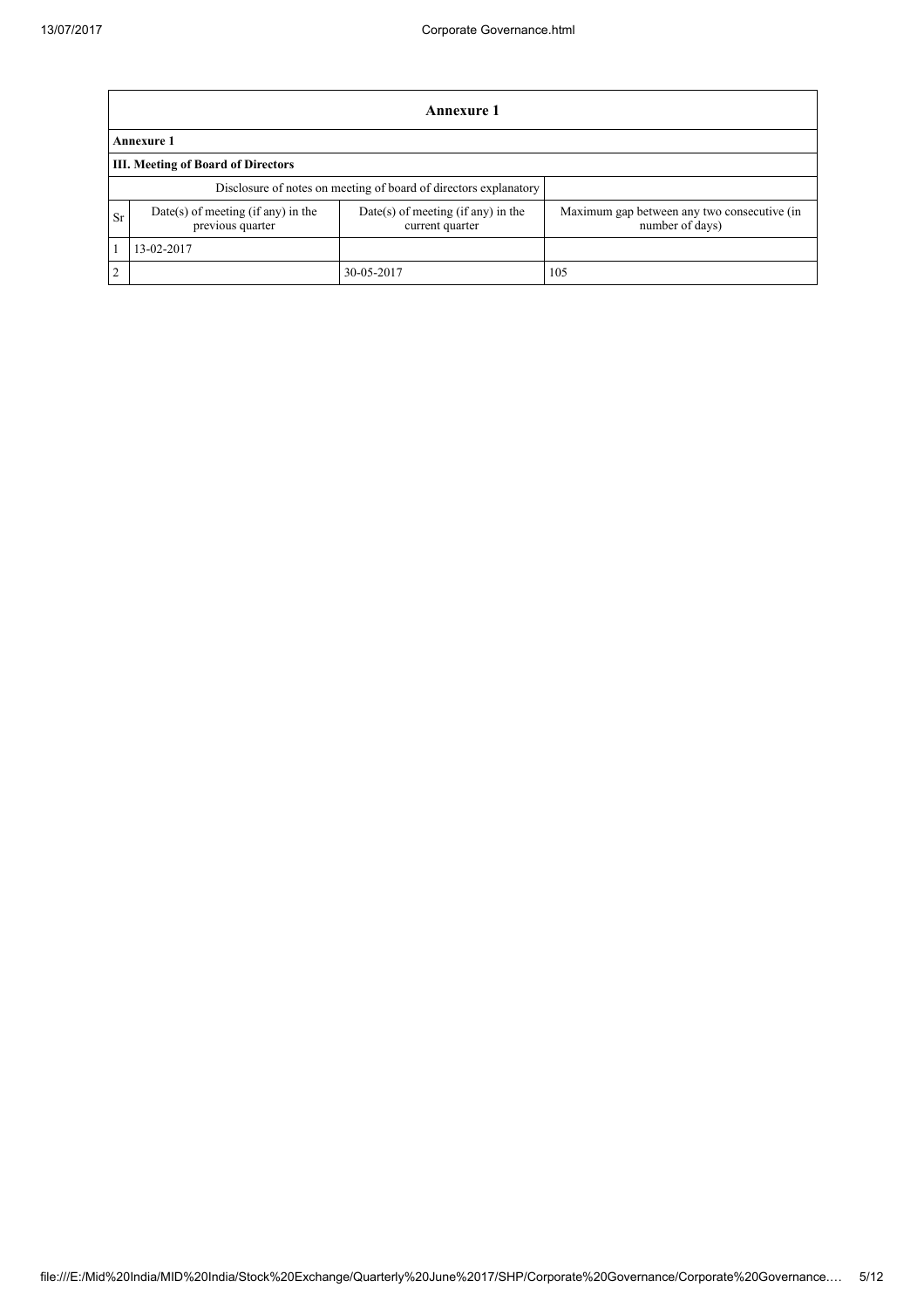|                | Annexure 1                                               |                                                                        |                                                     |                                                                              |                                                                     |                                                                               |                               |  |  |
|----------------|----------------------------------------------------------|------------------------------------------------------------------------|-----------------------------------------------------|------------------------------------------------------------------------------|---------------------------------------------------------------------|-------------------------------------------------------------------------------|-------------------------------|--|--|
|                | <b>IV. Meeting of Committees</b>                         |                                                                        |                                                     |                                                                              |                                                                     |                                                                               |                               |  |  |
|                | Disclosure of notes on meeting of committees explanatory |                                                                        |                                                     |                                                                              |                                                                     |                                                                               |                               |  |  |
| <b>Sr</b>      | Name of<br>Committee                                     | $Date(s)$ of meeting<br>of the committee<br>in the relevant<br>quarter | Whether<br>requirement of<br>Ouorum met<br>(Yes/No) | Requirement of<br>Ouorum met<br>(details)                                    | $Date(s)$ of meeting<br>of the committee in<br>the previous quarter | Maximum gap between<br>any two consecutive<br>meetings (in number of<br>days) | Name of<br>other<br>committee |  |  |
|                | Audit<br>Committee                                       | 30-05-2017                                                             | Yes                                                 | <b>ALL THREE</b><br><b>COMMITTEE</b><br><b>MEMBER WERE</b><br><b>PRESENT</b> | 13-02-2017                                                          | 105                                                                           |                               |  |  |
| $\overline{2}$ | <b>Stakeholders</b><br>Relationship<br>Committee         | 30-05-2017                                                             | Yes                                                 | <b>ALL THREE</b><br><b>COMMITTEE</b><br><b>MEMBER WERE</b><br><b>PRESENT</b> | 13-02-2017                                                          | 105                                                                           |                               |  |  |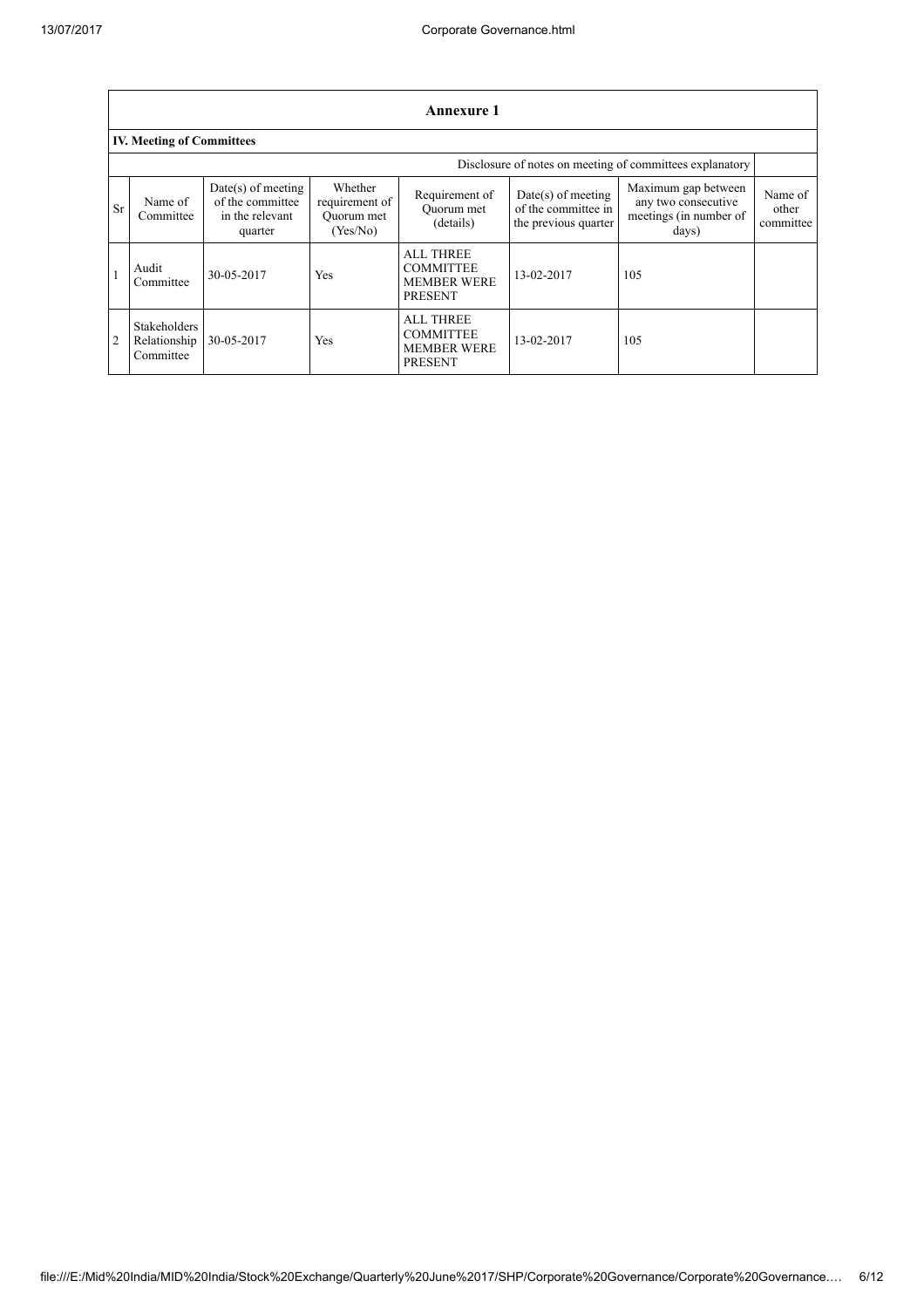|                | <b>Annexure 1</b>                                                                                         |                                  |                                                                    |  |  |  |  |  |
|----------------|-----------------------------------------------------------------------------------------------------------|----------------------------------|--------------------------------------------------------------------|--|--|--|--|--|
|                | V. Related Party Transactions                                                                             |                                  |                                                                    |  |  |  |  |  |
| <b>Sr</b>      | Subject                                                                                                   | Compliance status<br>(Yes/No/NA) | If status is "No" details of non-<br>compliance may be given here. |  |  |  |  |  |
|                | Whether prior approval of audit committee obtained                                                        | Yes                              |                                                                    |  |  |  |  |  |
| $\overline{2}$ | Whether shareholder approval obtained for material RPT                                                    | NA.                              |                                                                    |  |  |  |  |  |
| $\overline{3}$ | Whether details of RPT entered into pursuant to omnibus approval<br>have been reviewed by Audit Committee | Yes                              |                                                                    |  |  |  |  |  |
|                | Disclosure of notes on related party transactions                                                         | Textual Information(1)           |                                                                    |  |  |  |  |  |
|                | Disclosure of notes of material transaction with related party<br>Textual Information(2)                  |                                  |                                                                    |  |  |  |  |  |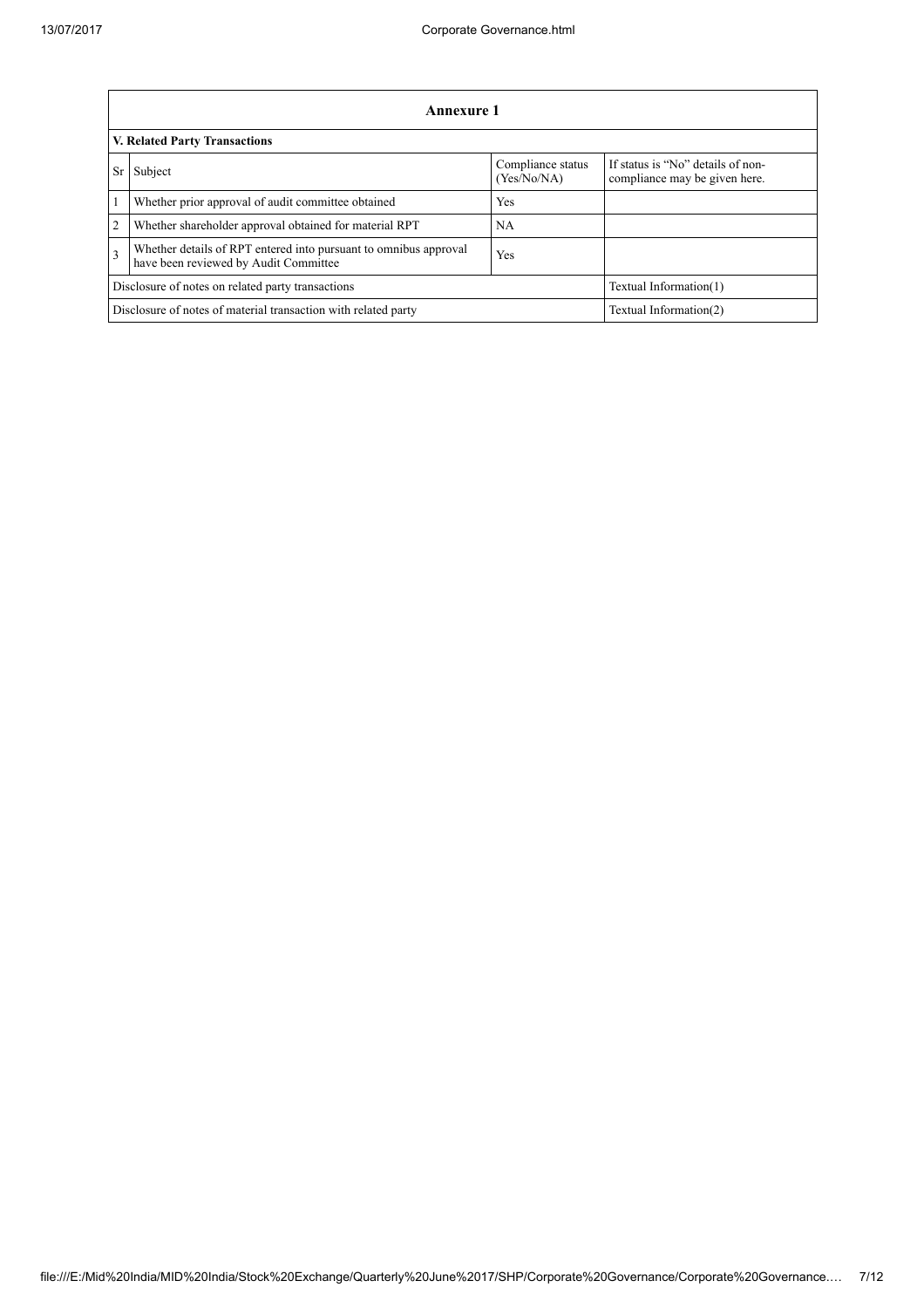| <b>Text Block</b>      |                                                                                                                   |  |  |  |  |
|------------------------|-------------------------------------------------------------------------------------------------------------------|--|--|--|--|
| Textual Information(1) | During the quarter no related party transaction entered except Remuneration given to Key Managerial<br>personnel. |  |  |  |  |
| Textual Information(2) | During the quarter, the Company doesn't have any material related party transactions.                             |  |  |  |  |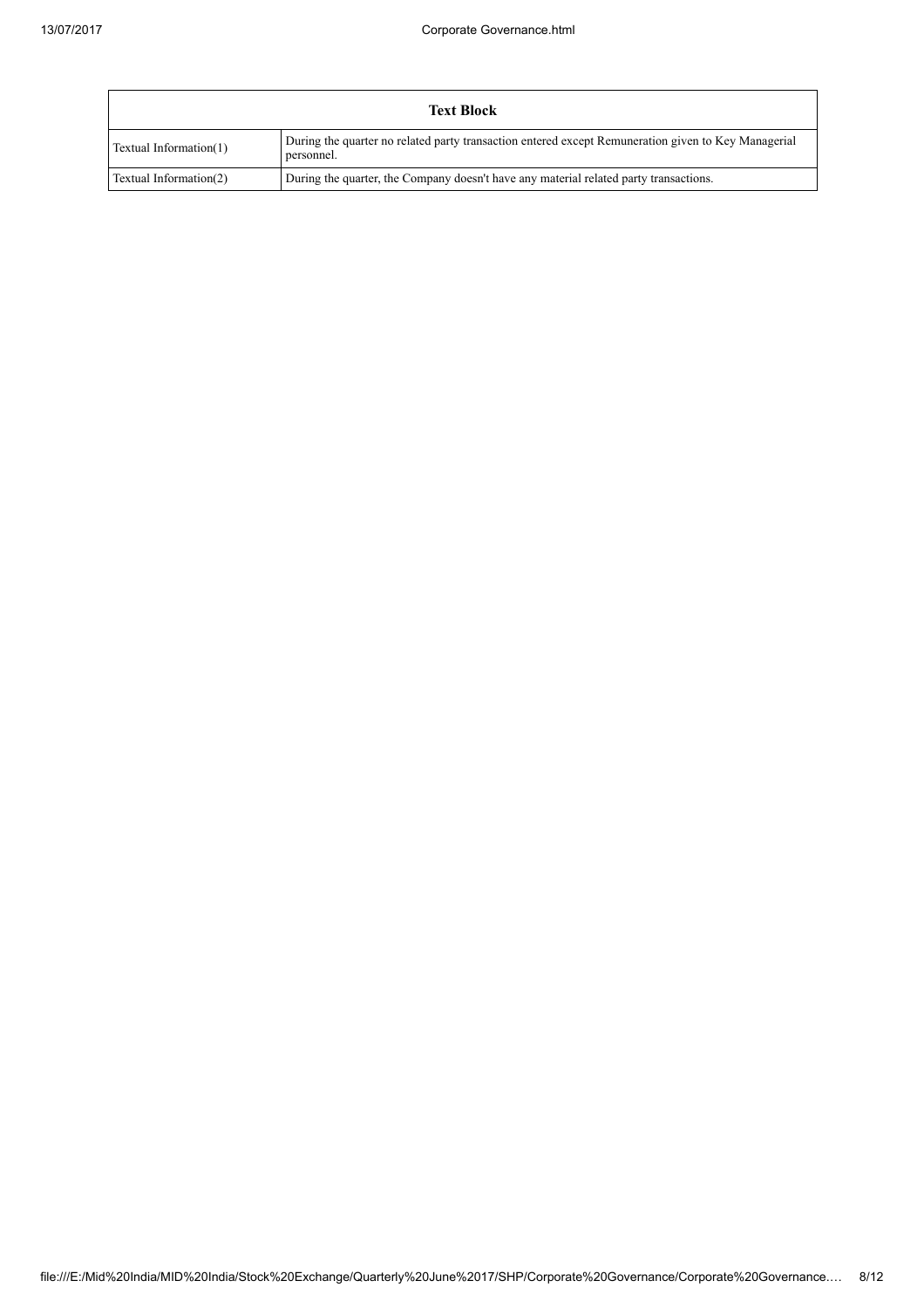|                | <b>Annexure 1</b>                                                                                                                                                                                               |                               |
|----------------|-----------------------------------------------------------------------------------------------------------------------------------------------------------------------------------------------------------------|-------------------------------|
|                | <b>VI. Affirmations</b>                                                                                                                                                                                         |                               |
| Sr             | Subject                                                                                                                                                                                                         | Compliance<br>status (Yes/No) |
| $\mathbf{1}$   | The composition of Board of Directors is in terms of SEBI (Listing obligations and disclosure requirements)<br>Regulations, 2015                                                                                | Yes                           |
| $\overline{2}$ | The composition of the following committees is in terms of SEBI(Listing obligations and disclosure requirements)<br>Regulations, 2015 a. Audit Committee                                                        | <b>Yes</b>                    |
| $\overline{3}$ | The composition of the following committees is in terms of SEBI(Listing obligations and disclosure requirements)<br>Regulations, 2015. b. Nomination & remuneration committee                                   | Yes                           |
| $\overline{4}$ | The composition of the following committees is in terms of SEBI(Listing obligations and disclosure requirements)<br>Regulations, 2015. c. Stakeholders relationship committee                                   | Yes                           |
| 5              | The composition of the following committees is in terms of SEBI(Listing obligations and disclosure requirements)<br>Regulations, 2015. d. Risk management committee (applicable to the top 100 listed entities) | NA                            |
| 6              | The committee members have been made aware of their powers, role and responsibilities as specified in SEBI<br>(Listing obligations and disclosure requirements) Regulations, 2015.                              | Yes                           |
| $\overline{7}$ | The meetings of the board of directors and the above committees have been conducted in the manner as specified in<br>SEBI (Listing obligations and disclosure requirements) Regulations, 2015.                  | Yes                           |
| 8              | This report and/or the report submitted in the previous quarter has been placed before Board of Directors.                                                                                                      | Yes                           |
| 9              | Any comments/observations/advice of Board of Directors may be mentioned here:                                                                                                                                   | Textual<br>Information $(1)$  |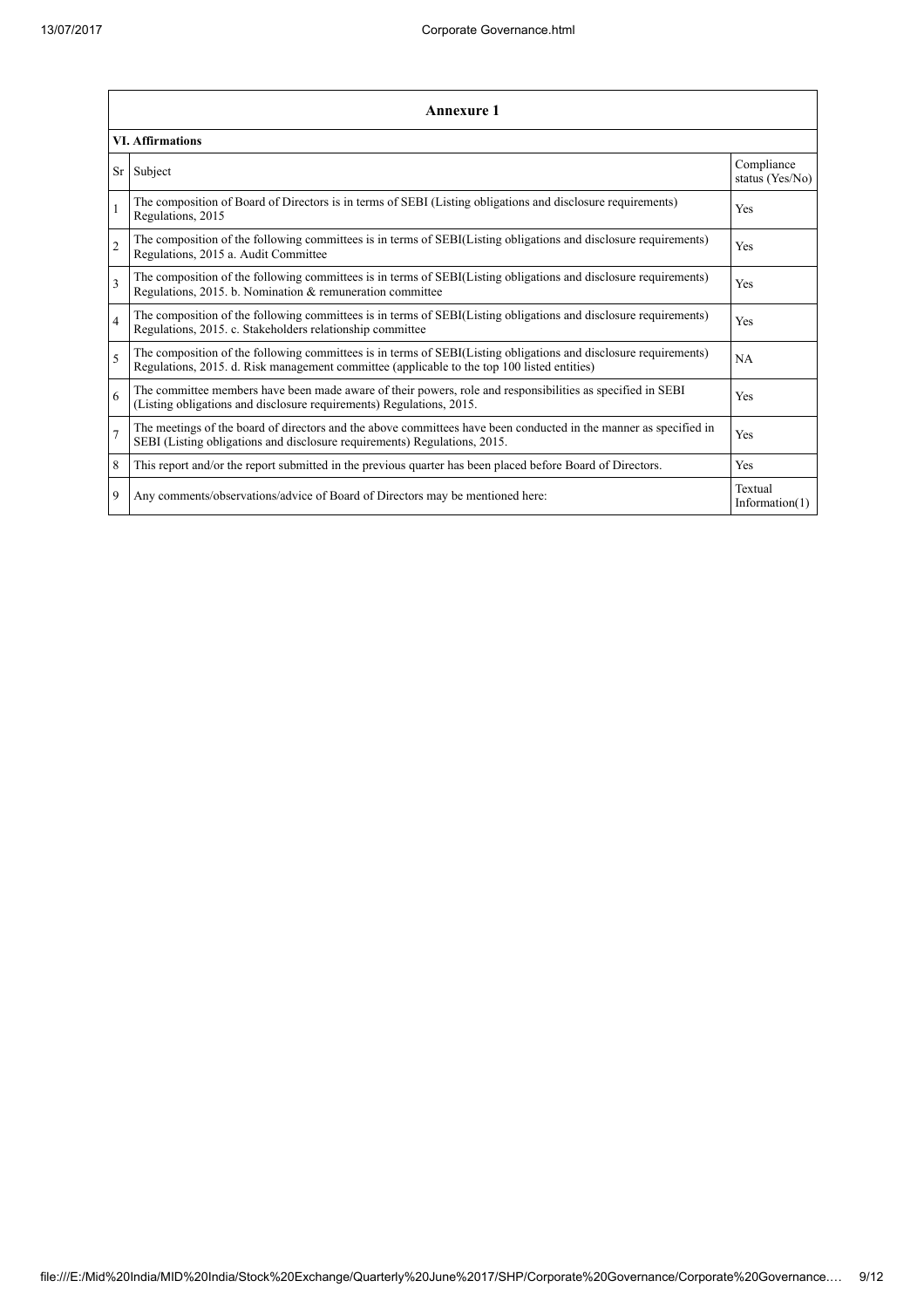|                        | <b>Text Block</b>                                                                                                                                            |
|------------------------|--------------------------------------------------------------------------------------------------------------------------------------------------------------|
| Textual Information(1) | The Company does not fall under the category of Top 100 Listed Companies. Therefore, the Company is<br>not required to constitute Risk Management Committee. |